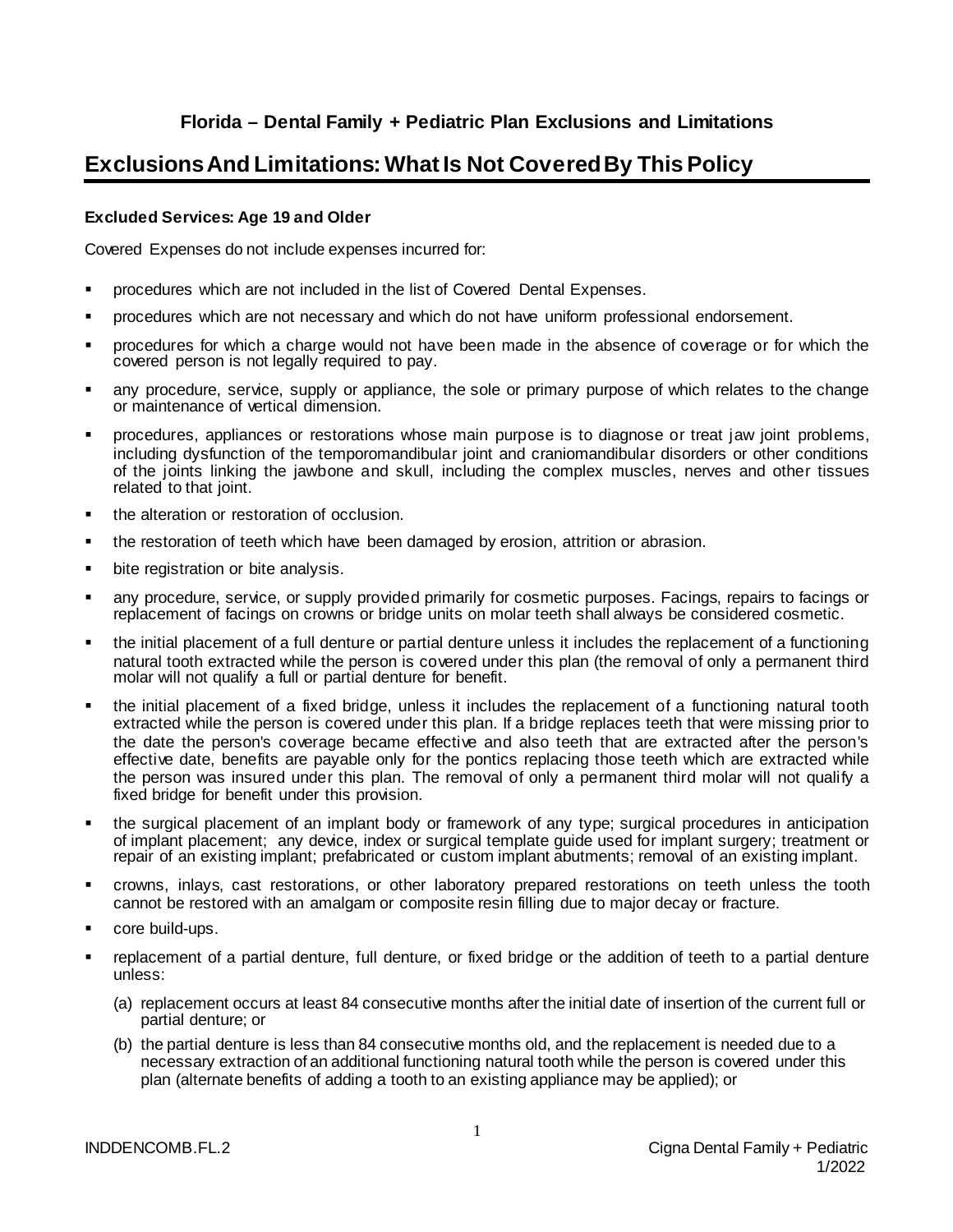- (c) replacement occurs at least 84 consecutive months after the initial date of insertion of an existing fixed bridge (if the prior bridge is less than 84 consecutive months old, and replacement is needed due to an additional Necessary extraction of a functioning natural tooth while the person is covered under this plan. Benefits will be considered only for the pontic replacing the additionally extracted tooth).
- The removal of only a permanent third molar will not qualify an initial or replacement partial denture, full denture or fixed bridge for benefits.
- the replacement of crowns, cast restoration, inlay, onlay or other laboratory prepared restorations within 84 consecutive months of the date of insertion.
- The replacement of a bridge, crown, cast restoration, inlay, onlay or other laboratory prepared restoration regardless of age unless necessitated by major decay or fracture of the underlying Natural Tooth.
- any replacement of a bridge, crown or denture which is or can be made useable according to common dental standards;
- replacement of a partial denture or full denture which can be made serviceable or is replaceable.
- replacement of lost or stolen appliances.
- replacement of teeth beyond the normal complement of 32.
- prescription drugs.
- any procedure, service, supply or appliance used primarily for the purpose of splinting.
- athletic mouth guards.
- myofunctional therapy.
- precision or semiprecision attachments.
- denture duplication.
- separate charges for acid etch.
- labial veneers (laminate).
- porcelain or acrylic veneers of crowns or pontics on, or replacing the upper and lower first, second and third molars;
- treatment of jaw fractures and orthognathic surgery.
- orthodontic treatment.
- charges for sterilization of equipment, disposal of medical waste or other requirements mandated by OSHA or other regulatory agencies and infection control.
- charges for travel time; transportation costs; or professional advice given on the phone.
- temporary, transitional or interim dental services.
- any procedure, service or supply not reasonably expected to correct the patient's dental condition for a period of at least 3 years, as determined by Cigna.
- diagnostic casts, diagnostic models, or study models.
- any charge for any treatment performed outside of the United States other than for Emergency Treatment (any benefits for Emergency Treatment which is performed outside of the United States will be limited to a maximum of \$100 per consecutive 12-month period);
- oral hygiene and diet instruction; broken appointments; completion of claim forms; personal supplies (e.g., water pick, toothbrush, floss holder, etc.); duplication of x-rays and exams required by a third party;
- any charges, including ancillary charges, made by a hospital, ambulatory surgical center or similar facility;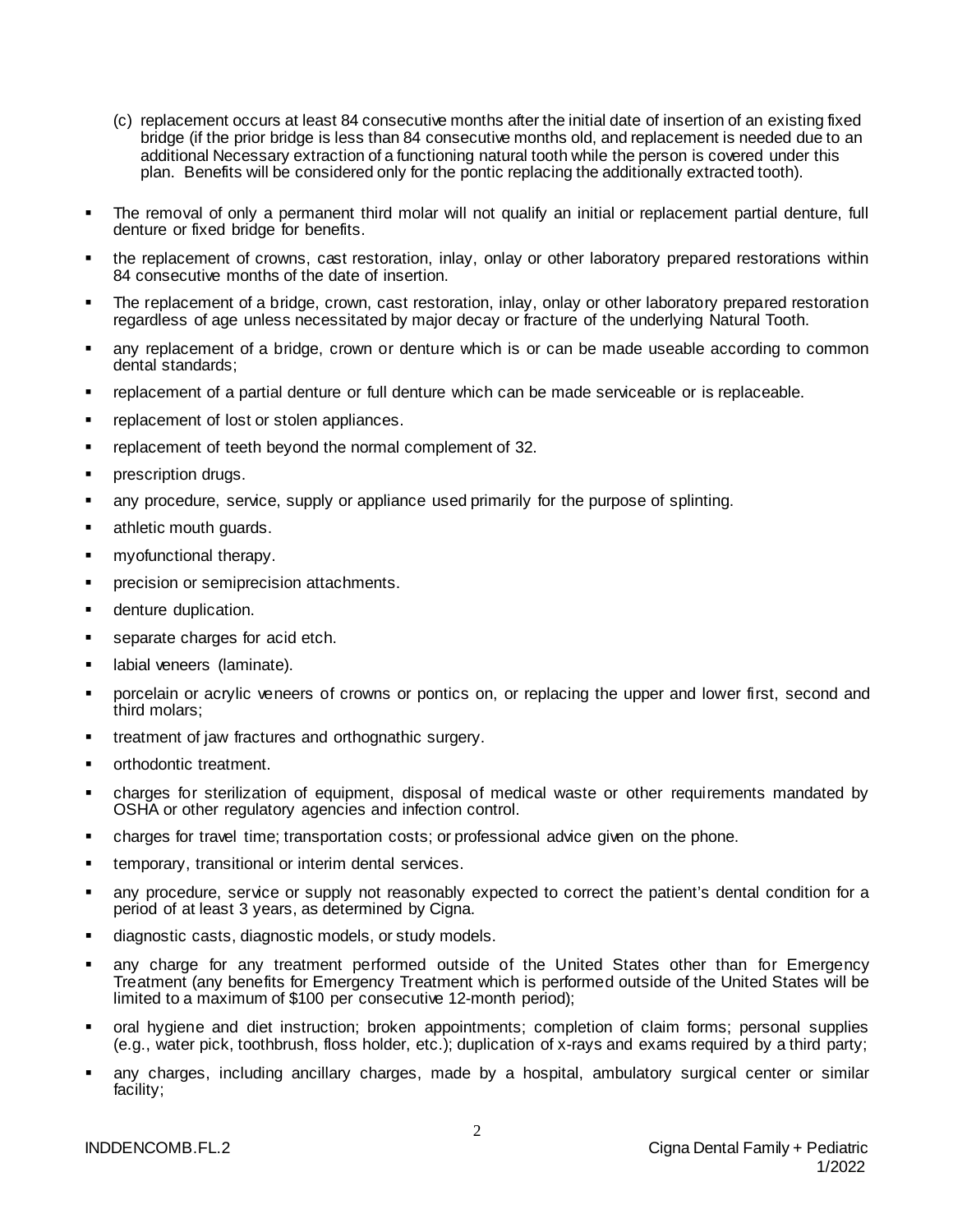- services that are deemed to be medical services;
- services for which benefits are not payable according to the "General Limitations" section.

#### **General Limitations: Age 19 and older**

#### **No payment will be made for expenses incurred for you or any one of your Dependents:**

- For services not specifically listed as Covered Services in this Policy.
- For services or supplies that are not Dentally Necessary.
- For services received before the Effective Date of coverage.
- For services received after coverage under this Policy ends.
- For services for which You have no legal obligation to pay or for which no charge would be made if You did not have dental insurance coverage.
- For Professional services or supplies received or purchased directly or on Your behalf by anyone, including a Dentist, from any of the following:
	- **Yourself or Your employer:**
	- a person who lives in the Insured Person's home, or that person's employer;
	- a person who is related to the Insured Person by blood, marriage or adoption, or that person's employer.
- for or in connection with an Injury arising out of, or in the course of, any employment for wage or profit;
- for or in connection with a Sickness which is covered under any workers' compensation or similar law;
- for charges made by a Hospital owned or operated by or which provides care or performs services for, the United States Government, if such charges are directly related to a military-service-connected condition;
- to the extent that payment is unlawful where the person resides when the expenses are incurred;
- for charges which the person is not legally required to pay;
- for charges which would not have been made if the person had no insurance;
- to the extent that billed charges exceed the rate of reimbursement as described in the Schedule;
- for charges for unnecessary care, treatment or surgery;
- to the extent that you or any of your Dependents is in any way paid or entitled to payment for those expenses by or through a public program, other than Medicaid;
- for or in connection with experimental procedures or treatment methods not approved by the American Dental Association or the appropriate dental specialty society;
- Procedures that are a covered expense under any other dental plan which provides dental benefits;
- Any services covered under both a medical plan and this dental plan and reimbursed under the medical plan will not be reimbursed under this Plan.
- To the extent that benefits are paid or payable for those expenses under the mandatory part of any auto insurance policy written to comply with a "no-fault" insurance law or an uninsured motorist insurance law. Cigna will take into account any adjustment option chosen under such part by you or any one of your Dependents. The coverage under this plan is secondary to any automobile no-fault or similar coverage.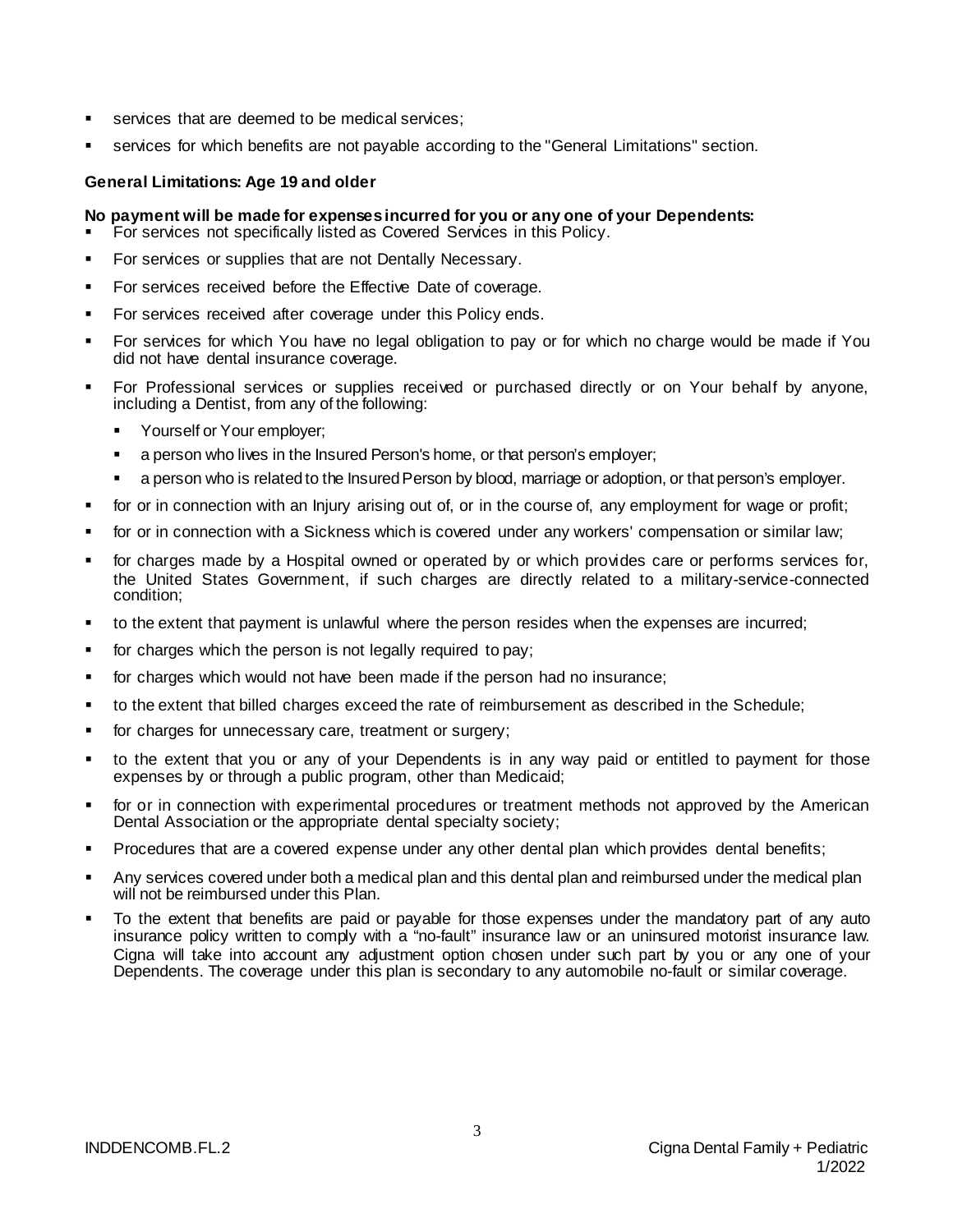# **Excluded Services: Up to Age 19**

Covered Expenses do not include expenses incurred for:

- procedures and services which are not included in the list of "Covered Dental Expenses".
- procedures which are not necessary and which do not have uniform professional endorsement.
- procedures for which a charge would not have been made in the absence of coverage or for which the covered person is not legally required to pay.
- any procedure, service, or supply provided primarily for cosmetic purposes. Facings, repairs to facings or replacement of facings on crowns or bridge units on molar teeth shall always be considered cosmetic.
- the surgical placement of an implant body or framework of any type; surgical procedures in anticipation of implant placement; any device, index or surgical template guide used for implant surgery; treatment or repair of an existing implant; prefabricated or custom implant abutments; removal of an existing implant. Except in cases where it is Dentally Necessary.
- replacement of lost or stolen appliances.
- replacement of teeth beyond the normal complement of 32.
- prescription drugs.
- any procedure, service, supply or appliance used primarily for the purpose of splinting.
- orthodontic treatment, except in cases where it is Dentally Necessary.
- charges for sterilization of equipment, disposal of medical waste or other requirements mandated by OSHA or other regulatory agencies and infection control.
- charges for travel time; transportation costs; or professional advice given on the phone.
- temporary, transitional or interim dental services.
- any procedure, service or supply not reasonably expected to correct the patient's dental condition for a period of at least 3 years, as determined by Cigna.
- any charge for any treatment performed outside of the United States other than for Emergency Treatment;
- oral hygiene and diet instruction; broken appointments; completion of claim forms; personal supplies (e.g., water pick, toothbrush, floss holder, etc.); duplication of x-rays and exams required by a third party;
- any charges, including ancillary charges, made by a hospital, ambulatory surgical center or similar facility;
- services that are deemed to be medical services;
- services for which benefits are not payable according to the "General Limitations" section.